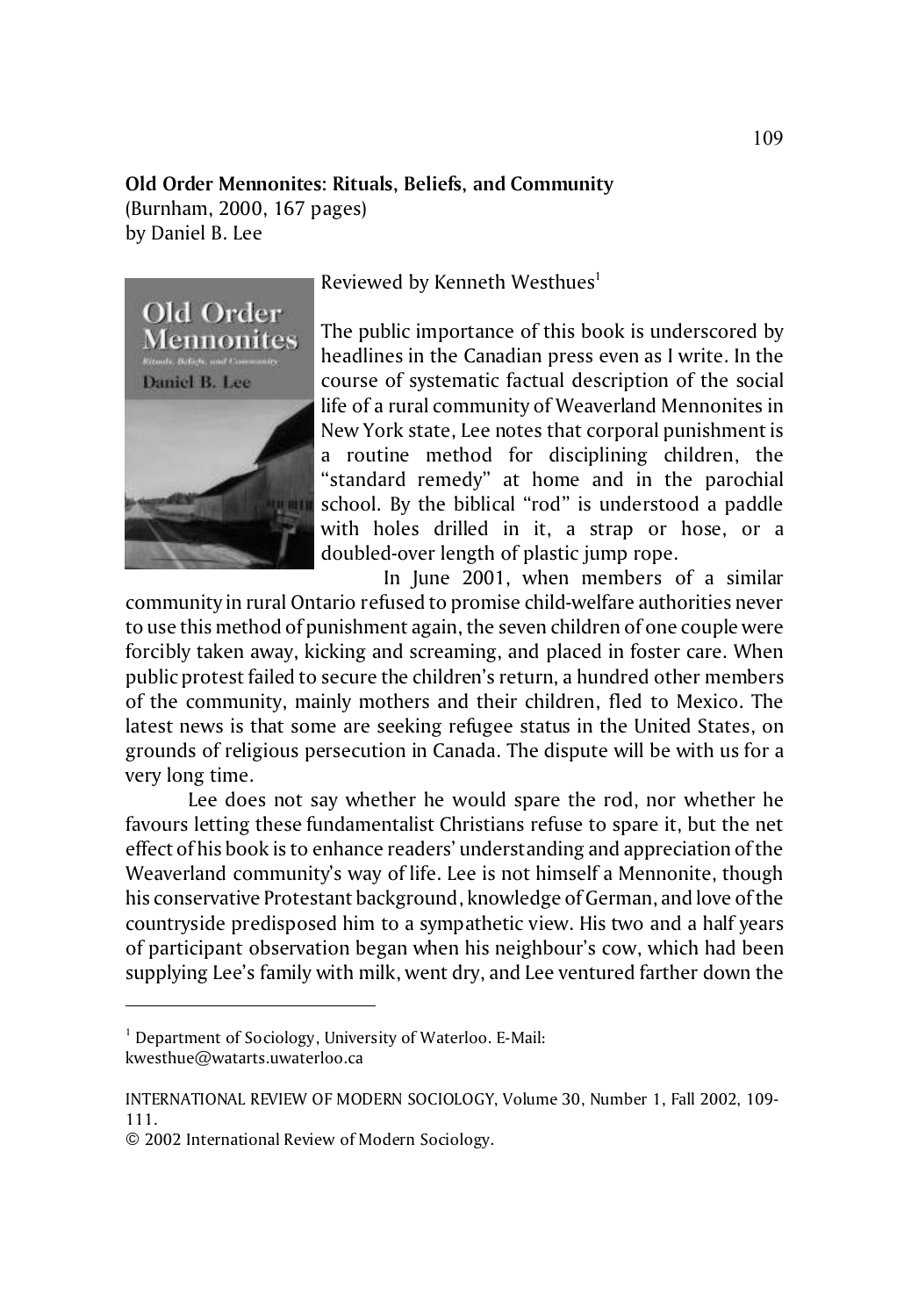road to a Mennonite family in search of a dependable milk supply. "My admiration for Weaverland Mennonites," he writes, "precludes any desire to alter the characteristics of their community" (13).

On the one hand, Lee's book is a straightforward ethnography of a Gemeinschaft continuing to exist in the midst of North American Gesellschaft. He sketches its historical origins, its economic and social underpinnings, its religious rituals, its methods of social control, and the church rules. In an especially illuminating penultimate chapter, he compares the Weaverland community to a less traditional Eastern Mennonite congregation nearby, which has drawn some members away from Weaverland.

Lee's prose is crisp and fluent. He has a fine eye for detail. A dozen well-chosen photographs round out a clear and informative presentation. Readers come away with an understanding that these "different people" are as real and human as the rest of us.

On the other hand, and more than most community studies, this book addresses fundamental issues in social theory, and deserves the attention of any sociologist, whether interested in Mennonites or not, concerned with the basic features of life in society. Lee attends in particular to the basic concepts and assumptions of Durkheim and Weber. For understanding how the Weaverland community differs from its more modern neighbor, for example, Lee uses Weber's concept of rationality, seizing upon one after another rule or folkway of the Eastern Mennonites to demonstrate their more rational approach to religion and life.

This book's key theoretical contribution is about the relative importance of shared beliefs or interpretations and shared behaviours or rituals, for social cohesion. The importance of shared beliefs, Lee maintains, has been generally overstated. Orthopraxis (following the accepted practices and rituals) does not require orthodoxis (following the accepted interpretations). Lee shows, for example, that members of the Weaverland community held widely divergent understandings of the kiss of peace, its meaning and origin, and were not even sure of the correct words to be said during it. As one man told him, "I just say, 'May the Lord . . .' and mumble something." The important thing, the man said, "is to make it look right."

The basic sociological premise Lee defends is in the quote from Durkheim with which he concludes the book, that "the real function of religion is not to make us think, to enrich our knowledge, nor to add to the conceptions which we owe to science ... , but rather, it is to make us act, to aid us to live" (157; the quote is from The Elementary Forms of the Religious Life, Free Press, 1965, p. 463f). True enough. But what of sociology? Can it, too, "aid us to live"? More specifically, to return to the topic of the Biblical rod, what guidance does Lee's book yield on the pressing policy issues surrounding